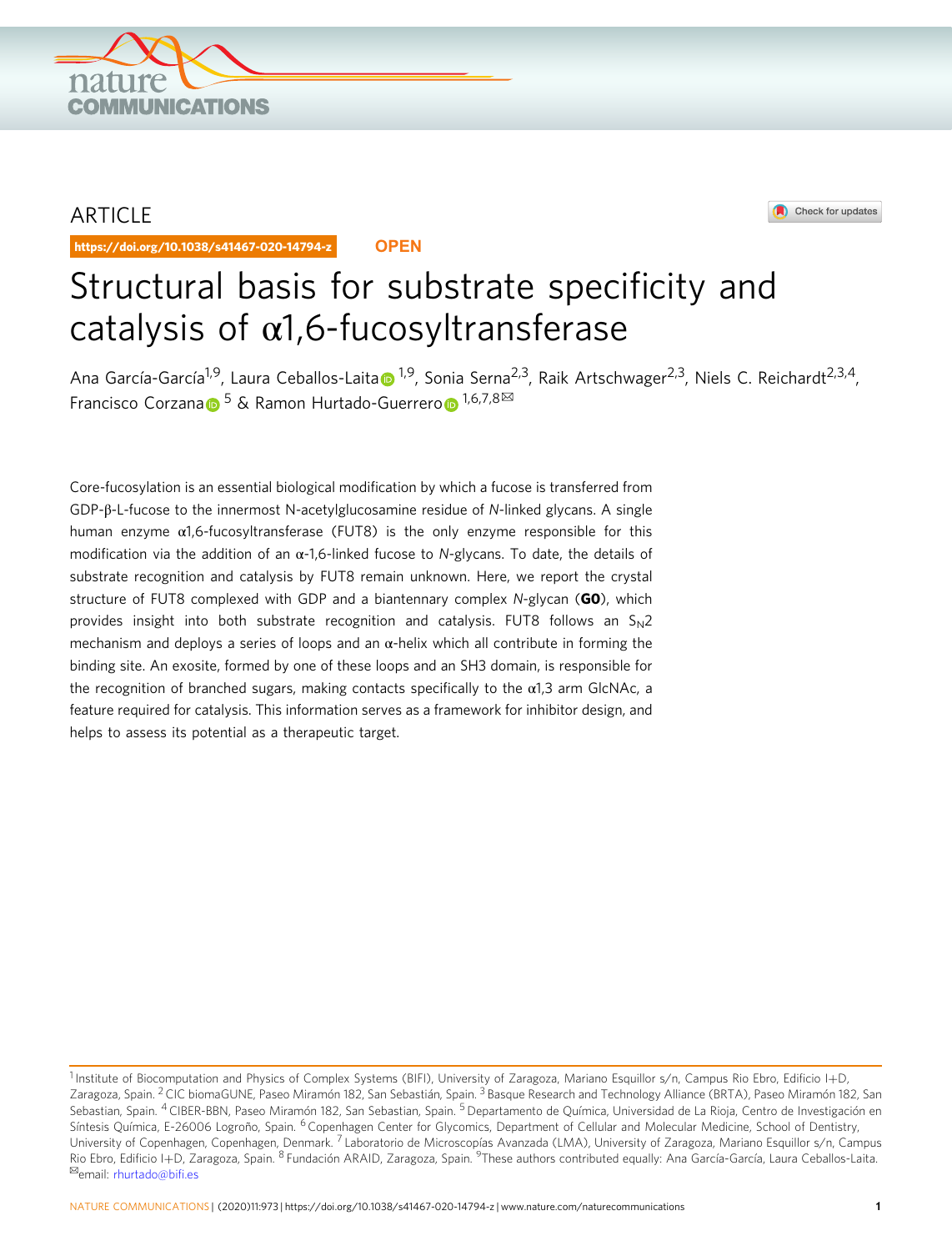**Core-fucosylation is an essential biological modification of**<br>the *N*-glycan core in eukaryotes (except for plants and<br>fungi) that is performed by the inverting  $\alpha$ 1,6-fucosyl-<br>transference  $\alpha$  is the biological manufac the N-glycan core in eukaryotes (except for plants and transferase  $(FUT8)^1$  $(FUT8)^1$ . It is the most common type of fucose modification and occurs in the Golgi apparatus. FUT8 transfers a n L-fucose residue from GDP-β-L-fucose (GDP-Fuc) onto the innermost GlcNAc of N-glycan to form an  $\alpha$ 1,6-linkage<sup>2</sup>. Gene knockout of FUT8 in mice led to early postnatal death, severe growth retardation and emphysema-like changes in the lung, and revealed that this modification is crucial for the activation of growth factor receptors $1,3$  $1,3$  $1,3$ . FUT8 is also involved in cell adhesion and cell migration processes by influencing turnover and expression levels of E-cadherin<sup>[4](#page-7-0)</sup> and the activity of  $\alpha$ 3/β1 integ- $rin<sup>5</sup>$  $rin<sup>5</sup>$  $rin<sup>5</sup>$ . Core-fucose also effects N-glycan conformation by favoring an extended orientation of the  $\alpha$ 1,[6](#page-7-0) arm<sup>6</sup>. This can lead to subtle changes in glycan recognition by lectin receptors<sup>[7](#page-8-0)</sup>. However, core-fucosylation is likely most known for its capacity to adjust the humoral immune response by altering antibody-dependent cellular cytotoxicity (ADCC). Thus, different strategies for reducing core-fucosylation in therapeutic monoclonal antibodies have been developed to enhance ADCC<sup>8</sup>. Notably, FUT8 is upregulated in numerous types of cancer, suggesting that blocking its activity could be a promising strategy for improving anti-tumor immune responses<sup>[9](#page-8-0)</sup>.

The acceptor specificity of FUT8 requires the presence of a terminal GlcNAc moiety on the α1,3 arm of the N-glycan but shows a higher degree of flexibility on the  $\alpha$ 1,6 arm<sup>10</sup>. This substrate preference does not necessarily demand the presence of a peptide/protein<sup>10</sup>. On the contrary, FUT8 also fucosylates high mannose N-glycans lacking a terminal GlcNAc moiety on the α1,3 arm. However, in these cases a peptide/protein moiety attached to the first GlcNAc via an N-glycosidic linkage $^{11}$  is necessary.

The crystal structure of the human FUT8 (HsFUT8) apo form has been previously reported revealing that FUT8 is composed of a multi-domain enzyme that contains an N-terminal coiled-coil domain, a catalytic domain, which adopts a GT-B fold, and a C-terminal SH3 domain<sup>[12](#page-8-0)</sup>. However, the lack of solved ternary complexes has impeded to obtain mechanistic insights into the glycosyl transfer reaction or reveal the molecular basis of the requirement for a terminal GlcNAc moiety on the α1,3 arm for optimal catalysis. Here, we have captured a ternary complex formed between the human FUT8 (HsFUT8), GDP and the biantennary complex N-glycan G0 (see below) by X-ray crystallography, uncovering the molecular basis of FUT8 catalysis and recognition of acceptor substrates.

### Results

Core-fucosylation of synthetic N-glycans by HsFUT8. HsFUT8 was successfully cloned, expressed and purified to homogeneity (Methods) to enable functional and structural characterization. The activity of HsFUT8 on 5-aminopentyl G0 was monitored by mass spectrometry that showed a mass increase of 146 Da corresponding to the incorporation of a fucose moiety into the glycan in the presence of GDP-Fuc (Supplementary Fig. 1). Then, we evaluated the HsFUT8 acceptor substrate specificity on a microarray of synthetic N-glycans by expanding an earlier array version used by us in the study of C. elegans FUT8 (CeFUT8)<sup>[13,14](#page-8-0)</sup> (Fig. [1,](#page-2-0) Supplementary Table 1). The HsFUT8 showed identical substrate acceptor preferences to the reported ones for CeFUT8 (Fig. [2](#page-3-0)), and verified prior reports describing the importance of a terminal GlcNAc moiety in the α1,3 arm as a requirement for catalysis and a great promiscuity towards modifications on the  $\alpha$ 1,6 arm<sup>10</sup>.

Architecture of the HsFUT8-GDP-G0 complex. Further, we successfully obtained C2 crystals of HsFUT8 in a complex with

GDP and G0 glycan (Table [1](#page-4-0)). The resulting crystals allowed us to solve the structure at high resolution (1.95 Å) and interpret the density map (Table [1](#page-4-0)). The asymmetric unit (AU) of C2 crystals contains two molecules of HsFUT8 that are arranged as dimers with two molecules from the neighboring AU by direct contact between their corresponding N-terminal coiled-coil domains (Fig. [3](#page-5-0)). The root mean square deviation (RMSD) between both molecules belonging to chain A and B in the AU is 0.44 Å on 452 equivalent Cα atoms (Fig. [4;](#page-5-0) hereafter we will only discuss molecule A because it does not contain any disordered regions). As expected, the analysis of the HsFUT8 structure with the DALI  $server<sup>15</sup> revealed structural homology to two fucosyltransferases,$  $server<sup>15</sup> revealed structural homology to two fucosyltransferases,$  $server<sup>15</sup> revealed structural homology to two fucosyltransferases,$ namely the Arabidopsis thaliana FUT1 (AtFUT1; PDB entries 5KX6, 5KOP, 5KOR, 5KWK and 5KOE $16,17$  and the human and C. elegans PoFUT2 (HsPoFUT2 and CePoFUT2; PDB entries  $4AP5$ ,  $4AP6$  and  $5FOE^{18-20}$  $5FOE^{18-20}$  $5FOE^{18-20}$  $5FOE^{18-20}$  $5FOE^{18-20}$ ). Although FUT8 is very distant to AtFUT1 and HsPoFUT2/CePoFUT2 in terms of acceptor substrates, the server rendered good scores implying that they superimposed fairly well (RMSDs of  $\sim$ 3.2 and  $\sim$ 5.0 Å between AtFUT1 and HsFUT8, and AtFUT1 and HsPoFUT2/CePoFUT2 crystal structures, respectively; the superimposed residues ranged from 429 to 459 residues).

The structure of HsFUT8 complexed to GDP and G0 depicts the three aforementioned domains and how they are connected with each other. While the catalytic domain is connected to the coiled-coil domain by α3, the SH3 domain is connected to the catalytic domain by the loop β10–β11 (Fig. [4](#page-5-0)a, Supplementary Fig. 2). While in general, densities for GDP and the rest of the G0 molecule are very well defined, we only observe partial density for the GlcNAc moiety on the  $\alpha$ 1,6 arm (G<sup>G0</sup>). Of special note is the anti-ψ conformation for the core-chitobiose GlcNAc moieties (glycosidic linkage involving units  $A^{G_0} - B^{G_0}$ ) of the N-glycan in the bound state (see below). This conformer is less stable relative to the typical syn- $\psi$  conformation found in solution<sup>[21](#page-8-0)</sup> (see inset in Fig. [4](#page-5-0)a). In addition, the Manα1-6Man linkage of G0 adopts an 'extended gg' conformer<sup>[22](#page-8-0)</sup>, with  $\psi$  and  $\omega$  values of 174.7° and 50.4°, respectively. The structure also reveals that GDP is partly buried and located exclusively in the catalytic domain, while the inner part and the  $\alpha$ 1,3/ $\alpha$ 1,6 arms of G0 are located in the catalytic domain and the exosite formed by the loop β10–β11 and SH3 domain, respectively (Fig. [4b](#page-5-0)). The presence of exosites for intimate binding to N-glycans was also observed in distant glycosyltransferases (GTs) and glycosyl hydrolases such as  $MGAT2$  and  $MAN2A1$ , respectively<sup>[23](#page-8-0)</sup>. Our structure also exhibits two striking conformational changes relative to the apo form (RMSD of 0.56 Å on 436 equivalent Cαs; Fig. [4](#page-5-0)c). Residues 428–444 (formed by a loop and α10) experience a large conformational change (the largest distance, close to 22 Å, was observed for Gly437 in both forms) that allows the partial closure of the GDP-Fuc-binding site and which protects the more hydrophobic part of the molecule (the guanosine moiety) from the solvent. Significantly, during the transition from the apo to the substrate-bound forms, a rearrangement of the α10 takes place in which  $\alpha$ 10<sup>apo-form</sup> (residue 436-442) becomes unstructured and another α10, comprising residues 430–435, is formed. Furthermore, the loop β6–α8 (residues 365–378) is partly disordered in the apo form and suffers a conformational change in the presence of both ligands, leading to an ordered loop that contributes to the formation of both the GDP-Fuc and the acceptor binding sites (Fig. [4](#page-5-0)c).

The sugar nucleotide-binding site. The HsFUT8-binding site is large and set up by the GDP-Fuc and the N-glycan binding sites (Fig. [5a](#page-6-0), b). The guanine moiety of GDP establishes CH–π interactions with Ala436, Val450 and Val471 while the guanosine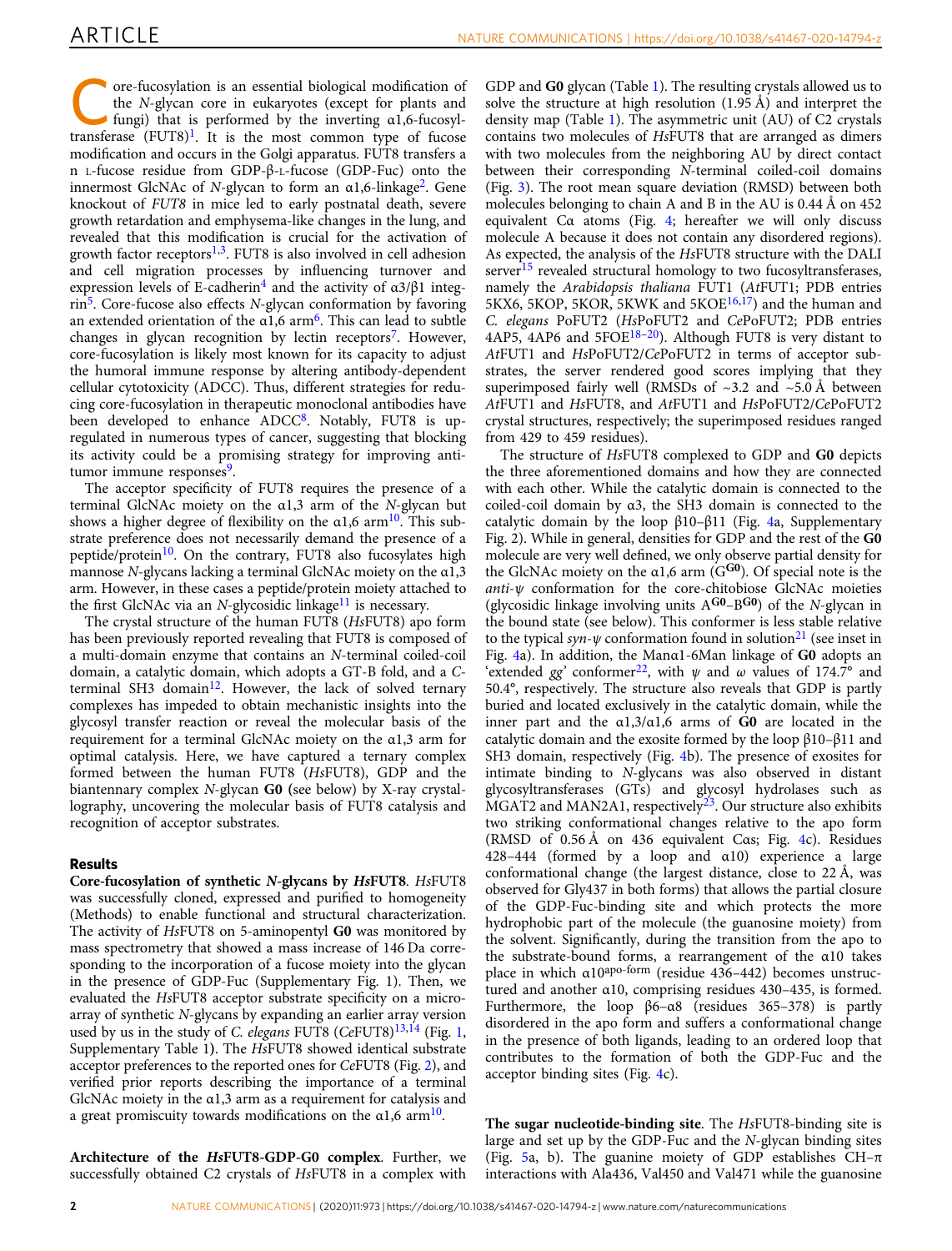<span id="page-2-0"></span>

Fig. 1 Glycan microarray employed for assessing HsFUT8 substrate selectivity. a Pictogram representation of N-glycan structures included on the glycan array. **b** Specification of glycosidic bond configurations. c Monosaccharide symbol nomenclature according to Consortium of Functional Glycomics recommendations. See the following link for further information, <http://www.functionalglycomics.org/static/consortium/Nomenclature.shtml>.

moiety is tethered via hydrogen bonds to Tyr250/His363/ Asp453 side chains and Tyr220/Thr408 backbones. The pyrophosphate interacts with Gly221/Cys222/Gln470 backbones, Lys369/Arg365/Ser469 side chains and a glycerol moiety. The presence of positively charged residues like Arg365 and Lys369 is typically found in GT-B fold GTs, which do not bind to metal  $\frac{1}{24}$ . These residues replace the metal present in GT-A fold GTs and stabilize the pyrophosphate groups and the right conformations of sugar nucleotides for catalysis $^{24}$ . The glycerol moiety is a fucose mimic that occupies a similar position as found for fucose (see Methods, Fig. [5](#page-6-0)b, c, Supplementary Fig. 3), and further interacts with Arg365 and Glu373 side chains, and AG0 OH6, the site of fucosylation in G0 (Fig. [5b](#page-6-0)). The GDP-Fuc coordinates were obtained from the crystal structure of CePoFUT1 complexed to GDP-Fuc (PDB entry: 3ZY6 (ref. [25\)](#page-8-0)) and the resulting HsFUT8-GDP-Fuc-G0 complex was further minimized using molecular mechanics (MM) calculations, as shown in Methods. Two hydroxyl groups of the glycerol molecule occupy positions that mimic fucose OH4 and the endocyclic oxygen. In addition, one of these two hydroxyl groups is also found in interaction

distance of Arg365 and mimics the conserved interaction observed by the fucose endocyclic oxygen and Arg365 (Fig. [5](#page-6-0)b, c, Supplementary Fig. 3). Glu373 side chain further interacts with AG0 OH6 and Lys369 side chain, which helps stabilize the negative charge of Glu373 carboxylate. This could improve the catalytic base character of Glu373 for deprotonating the  $A^{G0}$  OH6 (Fig. [5a](#page-6-0), b). The importance of Arg365, Lys369 and Glu373 for catalysis was previously confirmed by Ala substitutions by sitedirected mutagenesis of these residues, which rendered the resulting mutants fully inactive<sup>[12](#page-8-0)</sup>. The location of Arg365, Lys369 and Glu373 in the mobile loop β6–α8 demonstrates the pivotal relevance of this loop in binding to the ligands and catalysis. Markedly, structure of HsFUT8 with GDP-Fuc (see Methods) and G0 could demonstrate the inversion at the anomeric carbon of fucose with respect to GDP-Fuc (Fig. [5c](#page-6-0)). Therefore, these results are compatible with an  $S_N2$  single-displacement reaction mechanism, which is deployed by most inverting  $GTs^{24}$  $GTs^{24}$  $GTs^{24}$ .

The N-glycan-binding site. Unlike the intimate recognition of GDP by HsFUT8, G0 displays less contacts with the protein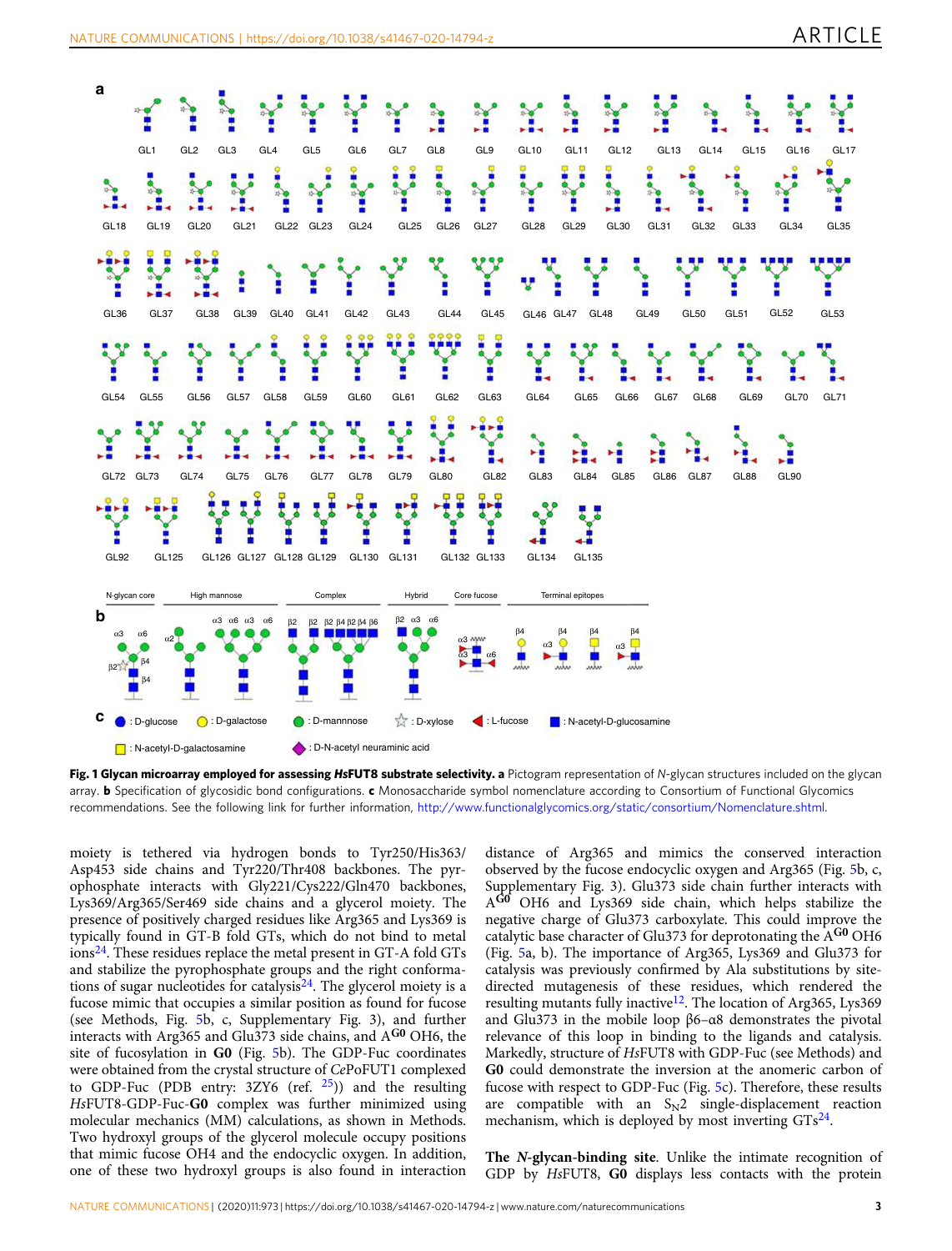<span id="page-3-0"></span>

Fig. 2 Activity assay of HsFUT8 on glycan microarray. a Aleuria aurantia lectin (AAL-555) binding before and after incubation with recombinant HsFUT8 at two different concentrations (650 nM and 3.5  $\mu$ M) on a selection of glycan structures. **b** AAL-555-binding profile on a full glycan array before treatment with recombinant HsFUT8. c AAL-555-binding assay after treatment with recombinant HsFUT8 at 650 nM enzyme concentration and d AAL-555-binding assay after treatment with recombinant HsFUT8 at 3.25 μM enzyme concentration. Histogram bars show the average fluorescence RFU (relative fluorescence units) values for four replicate spots on the array. Error bars represent the standard deviation of the average RFU values on the same microarray. N-glycans that show binding towards AAL after incubation with HsFUT8 are highlighted in blue.

(Fig. [5](#page-6-0)a), in line with previous SPR data in which the binding of GDP-Fuc was ~40-fold stronger than the binding of G0 to the enzyme<sup>26</sup> (Fig. [5a](#page-6-0)). A<sup>G0</sup> is recognized through hydrogen bonds formed between A<sup>G0</sup> OH1 and Gly217 backbone, A<sup>G0</sup> acetamide NH and Asp295 side chain, and A<sup>G0</sup> OH3 and Asp295/Lys216 side chains. B<sup>G0</sup> is tethered via interactions formed between B<sup>G0</sup> OH6 and Glu373 side chain, and B<sup>G0</sup> acetamide carbonyl group and Gln470 side chain. The unusual anti- $\psi$  conformation of A<sup>G0</sup> and B<sup>G0</sup>, which is imposed by the enzyme, is a strict requirement for the AG0 OH6 fucosylation site facing GDP-Fuc (Fig. [5](#page-6-0)a). Catalysis can only take place in the *anti-* $\psi$  conformation even though this conformation is less energetically favorable than the solution-phase

syn- $\psi$  conformation (−8.9 versus −9.5 kcal/mol, estimated by MM calculations for the disaccharide containing AG0–BG0 units).

The sugars forming the branching part of G0 (C<sup>G0</sup>, D<sup>G0</sup>, E<sup>G0</sup>, FG0 and  $\tilde{G}^{G0}$ ) are located in the exosite formed by the loop  $\beta$ 10– β11 and the SH3 domain (Fig. [5a](#page-6-0)). C<sup>G0</sup> establishes a CH- $π$ interaction with Tyr498 and provides one hydrogen bond between C<sup>G0</sup> OH4 and Asp495 side chain. D<sup>G0</sup> is poorly recognized by a lonely hydrogen bond between D<sup>G0</sup> OH6 and the Glu373 backbone. However, the terminal GlcNAc moiety in the α1,3 arm, EG0, is the most intimately recognized monosaccharide residue of all branched sugars.  $E^{G0}$  established three hydrogen bonds that are formed between E<sup>G0</sup> OH6 and His535 side chain,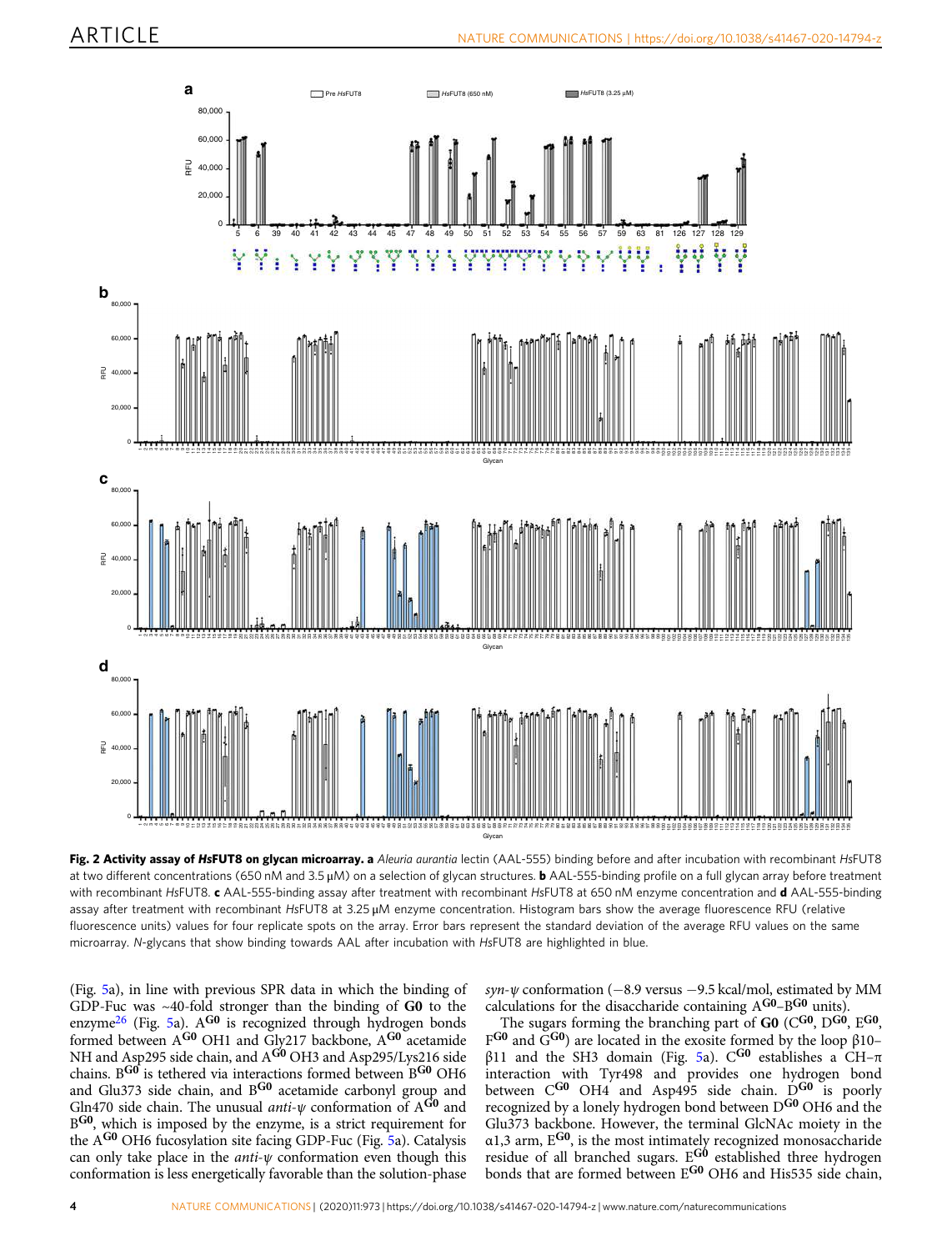<span id="page-4-0"></span>

| Table 1 Data collection and refinement statistics. |                                                                                                              |
|----------------------------------------------------|--------------------------------------------------------------------------------------------------------------|
|                                                    | HsFUT8 in complex with GDP and GO                                                                            |
| <b>Data collection</b>                             |                                                                                                              |
| Space group                                        | C2                                                                                                           |
| Cell dimensions                                    |                                                                                                              |
| a, b, c (Å)                                        | 208.04, 68.59, 173.92                                                                                        |
| $\alpha$ , $\beta$ , $\gamma$ (°)                  | 90, 149.90, 90                                                                                               |
| Resolution (Å)                                     | 20-1.95 (2.06-1.95) <sup>a</sup>                                                                             |
| R <sub>merge</sub>                                 | 0.133(1.368)                                                                                                 |
| $1/\sigma$                                         | 6.4(1.4)                                                                                                     |
| Completeness (%)                                   | 99.9 (100)                                                                                                   |
| Redundancy                                         | 4.4(4.5)                                                                                                     |
| <b>Refinement</b>                                  |                                                                                                              |
| Resolution (Å)                                     | 1.95                                                                                                         |
| No. of reflections                                 | 394.687                                                                                                      |
| $R_{work}/R_{free}$                                | 0.185/0.218                                                                                                  |
| No. of atoms                                       |                                                                                                              |
| Protein                                            | 7511                                                                                                         |
| GDP                                                | 56                                                                                                           |
| GO.                                                | 180                                                                                                          |
| Waters                                             | 506                                                                                                          |
| Glycerol                                           | 102                                                                                                          |
| $B$ -factors $(A2)$                                |                                                                                                              |
| Protein                                            | 38.11                                                                                                        |
| GDP                                                | 47.64                                                                                                        |
| GO                                                 | 44.70                                                                                                        |
| Waters                                             | 49.00                                                                                                        |
| Glycerol                                           | 63.01                                                                                                        |
| R.m.s. deviations                                  |                                                                                                              |
| Bond lengths (Å)                                   | 0.0159                                                                                                       |
| Bond angles (°)                                    | 2.0646                                                                                                       |
| resolution shell.                                  | One crystal was used to determine the crystal structure. <sup>a</sup> Values in parentheses are for highest- |

EG0 OH2 and Asp494 backbone, and EG0 acetamide NH and Asp495 side chain. In addition, the EG0 acetamide methyl group is engaged in a hydrophobic interaction with Ala374 (Fig. [5](#page-6-0)a). The contacts that E<sup>G0</sup> establishes with the enzyme could explain the strict requirement for a GlcNAc moiety in this position. This unit improves the binding of the α1,3 arm, and in turn, provides stabilization of the entire molecule in the bound state. On the contrary, the branching sugars on the α1,6 arm are far less well recognized, which provides a plausible explanation for the larger promiscuity towards the α1,6-mannose branch<sup>10</sup>. The F<sup>G0</sup> endocyclic oxygen and F<sup>G0</sup> OH4 establish two hydrogen bonds with Gln502 side chain and Val531 backbone, respectively, while other potential interactions between  $G^{G0}$  and  $Hs$ FUT8 ( $G^{G0}$ carbonyl group and  $G^{G0}$  OH3 with  $Gly501$  and  $Gln502$ backbones, respectively) cannot be confirmed due to the less well-defined density in this sugar residue (Figs. [4](#page-5-0)a and [5](#page-6-0)a). The addition of a bisecting GlcNAc in G0 would preclude fucosylation by FUT8 because this residue is likely to impose a significant steric hindrance to the complex (Fig.  $6$ ), explaining why Nglycans with bisecting GlcNAc are not substrates of FUT8  $(ref. <sup>27</sup>).$ 

#### **Discussion**

FUT8 is the only enzyme responsible for core-fucosylation on mammalian N-glycoproteins. Despite many years of research on the enzymology and chemistry of FUT8, its reaction mechanism remained elusive and the requirement for a terminal GlcNAc moiety on the α1,3 arm of the N-glycan for optimal fucosylation was not well understood. The structure of the HsFUT8 apo form provided the architecture of this enzyme, which is formed by three different domains<sup>12</sup>. However, this structure did not offer any clues for the reaction mechanism or substrate recognition. Here, we have determined the crystal structure of a functional HsFUT8 in complex with GDP and G0. Intriguingly, the structure reveals that residues 436–442, in which one loop and α10 are present, and the loop β6–α8 suffer large conformational changes in the presence of the ligands forming the GDP-Fuc and acceptor binding sites. Though conformational changes of loops have been visualized in inverting and retaining  $GTs^{24,28,29}$ , the motion here of the loop β6–α8 in the presence of ligands is unique because this loop brings in key residues that recognize both GDP and G0. In particular, Arg365, Lys369 and Glu373 contribute not only to the binding but also to catalysis, with Glu373 acting as the catalytic base for  $A^{G0}$  OH6. This is compatible with an  $S_N2$  singledisplacement reaction mechanism. Generally, GT-A or GT-B inverting GTs following an  $S_N2$  inverting mechanism contain an amino acid acting as a catalytic base<sup>[24](#page-8-0)</sup> (typically Glu, Asp, or His). However, in most structures, these residues acting as catalytic residues are already located in the binding site in the absence of ligands[24.](#page-8-0) Hence and to our knowledge, FUT8 exemplifies a unique case in which the catalytic base is brought to the binding site in the presence of ligands (note that the distance of Glu373 Cαs of the apo and substrate-bound form is ca. 18 Å; Fig. [7](#page-6-0)).

Previously and based on computational studies, HsFUT8 was suggested to follow an  $S_N$ 2 mechanism in which the β-phosphate was acting as the catalytic base<sup>26</sup>. Similarly, the β-phosphate acting as the catalytic base was proposed for the inverting  $CePoFUT1<sup>25</sup>$ , though in this case an  $S<sub>N</sub>1$  mechanism was suggested. In both enzymes, there was no basic residue present in the active site that could act as an assisting base. However, and based on our crystal structure, it is now clear that the authors could not predict the motion of the loop  $β6-α8$ , which brings the essential catalytic base Glu373. This demonstrates that it is imperative to obtain ternary complexes for these enzymes to elucidate their catalytic mechanism. Our  $S_N2$  inverting mechanism is also reinforced by the previous elucidation of ternary complexes for the closest structural homologs,  $At$ FUT1 (ref.  $^{17}$ ) and CePoFUT2 (ref.  $18$ ). For both enzymes, residues such as Asp and Glu, respectively, were also acting as the catalytic bases.

At the level of the N-glycan-binding site, four major structural features are responsible of the selectivity and recognition of HsFUT8 on N-glycans: (a) the less stable  $anti$ - $\psi$  conformation for the core-chitobiose GlcNAc moieties of the N-glycan in the bound state is a pre-requisite for core-fucosylation, since it provides the A<sup>G0</sup> OH6 in close contact to GDP-Fuc; (b) the CH- $\pi$ interaction between Tyr498 and  $C^{G0}$  is likely crucial for a right orientation of the branching sugars; (c) the existence of an exosite formed by the loop β10–β11 and SH3 domain is responsible for branching sugar recognition and, in particular, for the α1,3 arm GlcNAc binding. SH3 domains are small protein domains of about 60 amino acid residues present in a large number of proteins and well-known for driving protein–protein interactions<sup>30</sup>. The fact that residues from the HsFUT8 SH3 domain recognize sugar moieties implies the broad versatility of these domains in recognition of different molecules; and (d) the most intimately recognition for the α1,3 arm GlcNAc explains why FUT8 requires the presence of a terminal GlcNAc moiety on the α1,3 arm of the N-glycan for optimal fucosylation. This ligand-binding model also explains our own data using HsFUT8 on a microarray of synthetic N-glycans and prior reports<sup>[10](#page-8-0),[13](#page-8-0),[14](#page-8-0)</sup>. However, our structure does not offer clues on how FUT8 fucosylates less optimally high mannose N-glycans linked to glycoproteins and peptides that lack a terminal GlcNAc on the α1,3-branch and which will require further structural studies.

In conclusion, the structure reported here shows how FUT8 recognizes N-glycans and provides information on the enzymatic mechanism. Our structure may assist in the development of inhibitors with a potential value for cancer therapy or as an alternative for the production of non-fucosylated antibodies with enhanced ADCC.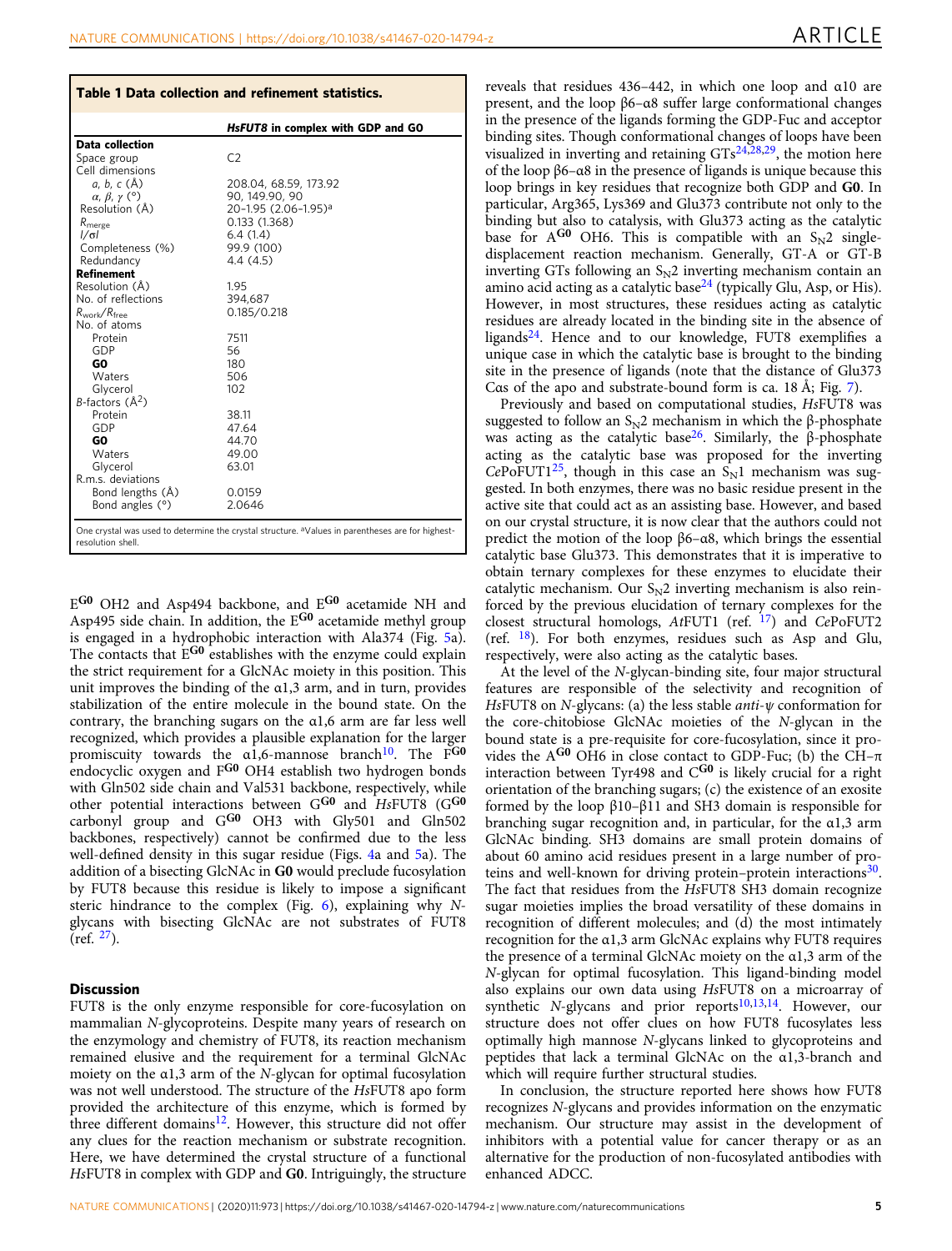<span id="page-5-0"></span>

Fig. 3 Dimeric structure of HsFUT8. One HsFUT8 molecule (A in gray) from one asymmetric unit forms a dimeric structure with another molecule (B\* in blue) from the other asymmetric unit\* through their corresponding coiled-coil domains.



Fig. 4 Overall structure of HsFUT8 complexed to GDP and GO. a Ribbon structure of HsFUT8 with GDP (orange carbon atoms) and GO (green carbon atoms). The coiled-coil, catalytic and SH3 domains are colored in gray, red and orange, respectively. The interdomain α3 and loop β10–β11 are colored in blue and aquamarine, respectively. Disulfide bridges are indicated as yellow sulfur atoms. The C-terminal loop is colored in black. (inset) Electron density maps are  $F_{\rm O}$ – $F_{\rm C}$  (blue) contoured at 2.2 $\sigma$  for GDP and **G0**. The labels of the sugar units (**A–G**) are also shown. **b** Surface representation of the HsFUT8-GDP-GO complex. c Superposition of HsFUT8 apo (pink) and substrate-bound (gray) forms. This figure also depicts the conformational changes visualized in residues 365–378 and 428–444. These regions are represented as aquamarine (apo form) and blue (substrate-bound form).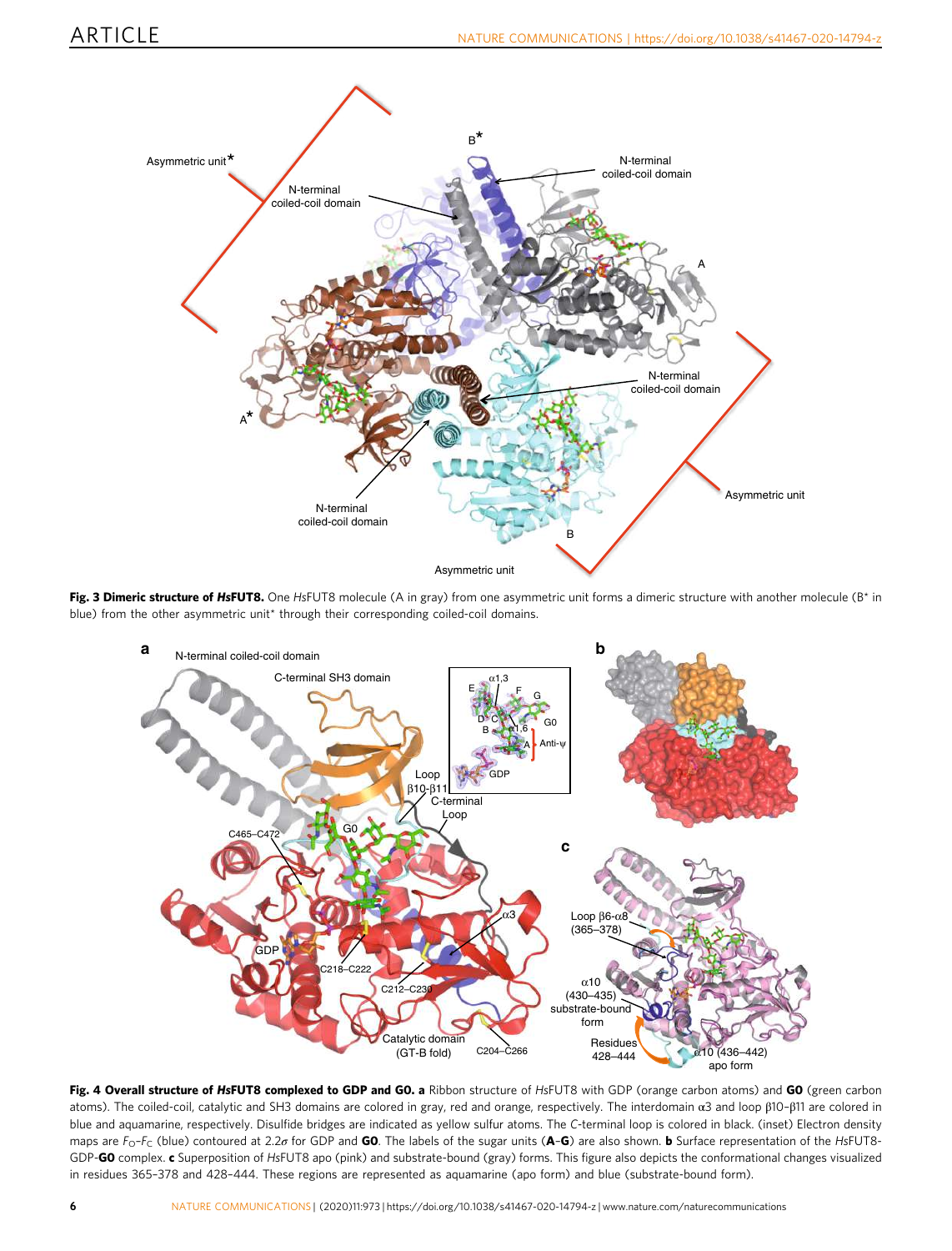<span id="page-6-0"></span>

Fig. 5 Structural features of GDP-Fuc and GO binding sites. a Complete GDP-Fuc and GO binding sites of the HsFUT8-GDP-GO complex. The residues forming the GDP-Fuc/A<sup>GO</sup>/B<sup>GO</sup> and C<sup>GO</sup>/D<sup>GO</sup>/E<sup>GO</sup>/G<sup>GO</sup> binding sites are depicted as gray and aquamarine/orange carbon atoms, respectively. GDP, GO and glycerol are shown as orange, green and blue carbon atoms, respectively. Hydrogen bond interactions are shown as dotted black lines. b, c Closeup view of the binding site region of the HsFUT8-GDP-GO and HsFUT8-GDP-Fuc-GO complexes showing the essential residues (Arg365, Lys369 and Glu373) that are major players in the plausible S<sub>N</sub>2 single-displacement reaction mechanism. Note the proximity and the orientation of the A<sup>GO</sup> OH6 to the anomeric carbon (4.48 Å) which is compatible with the inversion of the configuration during the reaction.





Fig. 6 The bisecting GlcNAc in N-glycans. N-glycans carrying a bisecting GlcNAc are not substrates of HsFUT8 likely due to a steric clash between the bisecting GlcNAc with Ala532 (distance of 4.46 Å between the Ala532 backbone and CGO OH4). Note that the bisecting GlcNAc would be bound to  $C^{GO}$  via the  $C^{GO}$  OH4, and it is this GlcNAc who would have a steric clash with Ala352. It is also likely that the addition of the bisecting GlcNAc causes conformational changes to the neighboring branching sugar moieties, which could contribute to disrupt the binding to HsFUT8.

Fig. 7 Superposition of HsFUT8 apo (pink) and substrate-bound (gray) forms. This figure also depicts the conformational changes visualized in Glu373 (in aquamarine and blue for the apo and substrate-bound form, respectively).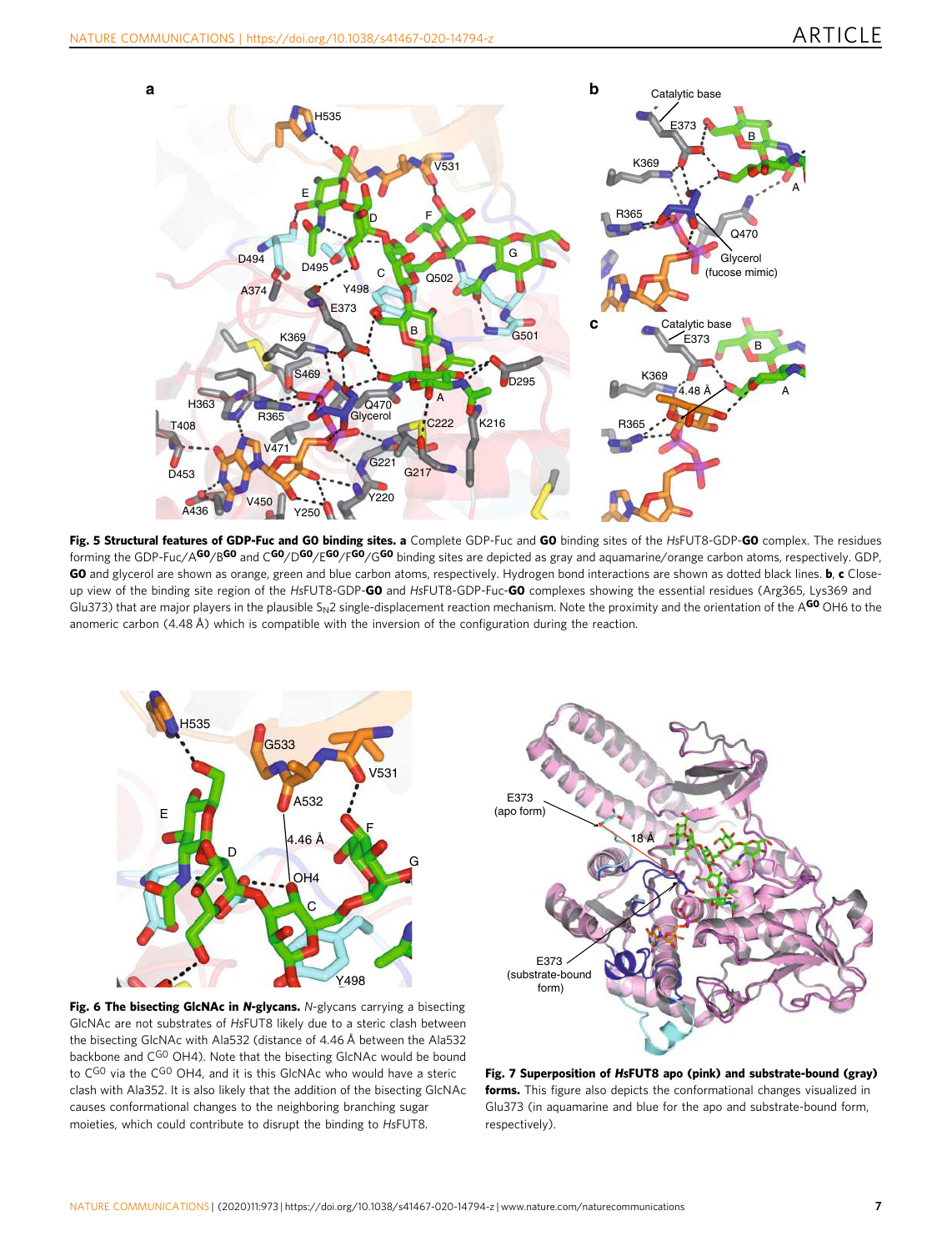## <span id="page-7-0"></span>**Methods**

**Glycan preparation**. For the preparation of the biantennary complex A2 N-glycan (named here as G0), sialyl glycopeptide (SGP) predominantly glycosylated with [A2G2S2](https://www.uniprot.org/uniprot/A2G2S2) glycan was isolated from hen's egg yolk according to a published proce-dure<sup>[31](#page-8-0)</sup> and further enzymatically and chemically processed. Treatment of the glycopeptide with acetic acid at 80 °C removed sialic acid residues<sup>[32](#page-8-0)</sup> and deglycosylation with PNGase F (Asparia Glycomics) produced a mix of mono and bis-galactosylated glycans<sup>[33](#page-8-0)</sup>. The obtained mixture (110 mg, 66.8 µmol) was dissolved in 50 mM citric phosphate buffer (8 mL, pH = 5). Aspergillus niger β-galactosidase (8.9 U/mg, 14.2 mg, in 1260  $\mu$ L buffer) and an aqueous solution of 0.02% NaN<sub>3</sub> were added. The reaction mixture was incubated at 37 °C and the reaction progress monitored via MALDI-TOF MS. After complete degalactosylation, MeOH (5 mL) was added and the reaction mixture centrifuged at 4500 r.p.m. MeOH was removed under reduced pressure and the supernatant was loaded onto a Bond elute graphite cartridge (10 g) and eluted with H<sub>2</sub>O (250 mL), 25% MeOH/H<sub>2</sub>O (500 mL), 50% MeOH/H2O (250 mL). The collected fractions of 50% MeOH were analyzed by MALDI-TOF MS and fractions containing pure product were pooled and lyophilized. The pure product G0 was obtained as a white solid (69.1 mg, 52.5 µmol, 79%). 1H NMR (500 MHz, D2O, 298 K): δ 5.10 (s, 1H, αH-1GlcNAc-1), 5.02 (s, 1H, H-1αMan-2), 4.83 (s, 1H, H-1αMan-3), 4.68 (s, 1H, H-1βMan-1), 4.62–4.59 (m, 1H, βH- $1_{\text{GlcNAc-1}}$ ), 4.54–4.50 (m, 1H, H-1<sub>βGlcNAc-2</sub>), 4.46 (d, J = 8.4 Hz, 2H, H-1<sub>βGlcNAc-3</sub>, H-1βGlcNAc-4), 4.16 (s, 1H, H-2αMan-2), 4.10 (s, 1H, H-2αMan-3), 4.02 (s, 1H, H- $2_{\text{aMan-1}}$ , 3.90–3.31 (m, 39H), 1.99 (s, 3H, CH<sub>3,GlcNAc</sub>), 1.96 (s, 6H, CH<sub>3,GlcNAc</sub>), 1.95 (s, 3H, CH<sub>3,GlcNAc</sub>). <sup>13</sup>C NMR (126 MHz, D<sub>2</sub>O, 298 K): δ 174.8, 174.7, 174.6 (4× CO), 101.3 (C1<sub>βGlcNAc-2</sub>), 100.4 (C1<sub>βMan-1</sub>), 99.5 (C1<sub>βMan-2</sub>, C1<sub>βGlcNAc2</sub>,  $CI<sub>\beta</sub>$ GlcNAc3), 97.0 (C1<sub>βMan-3</sub>), 94.8 ( $\beta$ C1<sub>GlcNAc-1</sub>), 90.6 (αC1<sub>αGlcNAc-1</sub>), 79.6, 79.5, 79.2, 76.4 (C2<sub>Man-3</sub>), 76.3 (C2<sub>Man-1</sub>), 75.8, 74.3, 73.5, 73.4, 73.2, 72.8, 72.4, 72.0, 69.9  $(C_{2_{\text{Man-2}}}, 69.2, 67.3, 65.7, 61.6, 60.6, 59.9, 55.3 (C_{2_{\text{GlcNAc-4}}}, 54.9 (C_{2_{\text{GlcNAc-3}}}), 53.6)$ (C2GlcNAc-1, C2GlcNAc-2), 22.3, 22.2, 21.8 (4× CH3). HRMS (MALDI-TOF): calcd for  $C_{50}H_{84}N_4O_{36}Na$  [M + Na]<sup>+</sup> 1339.475, found 1339.515.

Activity assay on 5-aminopentyl GO. GO containing a C5 linker at the anomeric position of the reducing end (5-aminopentyl G0<sup>34</sup>) (1 nmol), guanosine 5' diphospho-β-L-fucose (GDP-Fuc) (2 nmol) and HsFUT8 (18 µM) in Tris 25 mM,  $150 \text{ mM }$  NaCl pH = 7.5 were incubated at room temperature (rt) for 5 h. MALDI-TOF MS analysis of the reaction mixture employing a solution of 2,5-dihydroxybenzoic acid (DHB, 5 mg/mL in acetonitrile) as matrix showed the formation of fucosylated 5-aminopentyl G0. Control experiments lacking HsFUT8 and GDP-Fuc were performed showing the unaltered 5-aminopentyl G0 by MALDI-TOF MS (Supplementary Fig. 1).

Glycan array analysis. HsFUT8 screening on glycan microarrays was performed as previously described with slight modifications<sup>[13](#page-8-0)</sup>. Each subarray was incubated with a solution (200 µL) containing two different concentrations of FUT8 (650 nM and 3.25  $\mu$ M), GDP-Fuc (0.5 mM), MnCl<sub>2</sub> (10 mM) in Tris 25 mM, 150 mM NaCl  $pH = 7.5$  at rt overnight. The supernatant was removed and the slide was washed with PBS and water. The introduction of Fuc residues by the action of FUT8 was probed by incubation with Aleuria aurantia lectin (Vector laboratories, Burlingame, CA, USA) labeled with Alexa Fluor<sup>™</sup> 555 NHS succinimidyl ester (Thermo Fisher, AAL-555, 60 µg/mL in binding buffer: Tris 25 mM, 150 mM NaCl pH = 7.5 containing 0.01% Tween-20) at rt for 1 h. The microarray slide was washed with binding buffer, and water and fluorescence was analyzed on an Agilent G265BA microarray scanner system (Agilent Technologies, Santa Clara, USA). Quantification was performed with ProScanArray® Express (Perkin Elmer, Shelton, USA) and Microsoft Excel software. The average of mean RFU values after background subtraction and standard deviation for four replicate spots was represented as histograms employing GraphPad Prism 6 software.

Expression and purification of HsFut8. The DNA sequence encoding amino acid residues 68–575 of the HsFUT8 was codon optimized and synthesized by Gen-Script (USA) for expression in HEK293 cells (see Supplementary Table 2 for the codon optimized sequence). The DNA, containing at the 5′-end a recognition sequence for KpnI, and at the 3' end a stop codon and a recognition sequence for XhoI, was cloned into a modified pHLSec containing after the secretion signal sequence a 12xHis tag, a superfolder GFP<sup>[35](#page-8-0)</sup> and a Tobacco Etch Virus (TEV) cleavage site, rendering the vector pHLSec-12His-GFP-TEV-HsFUT8. Both the synthesis of the HsFUT8 construct and the engineered pHLSec together with the cloning of HsFUT8 into pHLSec-12His-GFP-TEV were performed by GenScript.

pHLSec-12His-GFP-TEV-HsFUT8 was transfected into HEK293F cell line (Thermo Fisher Scientific) as described below. Cells were grown in suspension in a humidified 37 °C and 8% CO<sub>2</sub> incubator with rotation at 125 r.p.m. Transfection was performed at a cell density of  $2.5 \times 10^6$  cell/mL in fresh media F17 serum-free media with 2% Glutamax and 0.1% P188. For each 150 mL of culture, 450 μg of the plasmid (1 μg/μL) was diluted to 135 µL with sterilized 1.5 M NaCl. This mixture was added to each 150 mL cell culture flask and incubated for 5 min in the incubator. After that, 1.35 mg of PEI-MAX (1 mg/mL) was mixed to 135 µL with sterilized 1.5 M NaCl and added to the cell culture flask. Cells were diluted 1:1 with pre-warmed media supplemented with valproic acid 24 h post-transfection to a final concentration of 2.2 mM. Cells were harvested 6 days post-transfection by

spinning down at  $300 \times g$  for 5 min, after which the supernatants were collected and centrifuged at  $4,000 \times g$  for 15 min.

Supernatant was dialyzed against buffer A (25 mM TRIS pH 7.5, 300 mM NaCl) and loaded into a His-Trap Column (GE Healthcare). Protein was eluted with an imidazol gradient in buffer A from 10 mM up to 500 mM. Buffer exchange to 25 mM TRIS pH 7.5, 150 mM NaCl (buffer B) was carried out using a HiPrep 26/10 Desalting Column (GE Healthcare). TEV protease was then added in a ratio 1:50 (TEV:protein) to the fusion construct in order to cleavage the His-GFP. After 20 h of reaction at 18 °C, the cleavage was satisfactorily verified through SDS-PAGE.

TEV protease and GFP were later removed from the solution using a His-Trap Column (GE Healthcare), and isolated HsFUT8 was then loaded into a HiLoad 26/ 60 Superdex 75 Colum (GE Healthcare), previously equilibrated with buffer B. Quantification of protein was carried out by absorbance at 280 nm using his theoretical extinction coefficient ( $\varepsilon_{280 \text{ nm}}$  HsFut8 = 90,760 M<sup>-1</sup> cm<sup>-1</sup>).

**Crystallization and data collection**. Crystals of the HsFUT8 were grown by sitting drop experiments at 18 °C by mixing 0.5 μL of protein solution (4.5 mg/mL HsFUT8, 5 mM GDP and 5 mM G0 in buffer B) with an equal volume of a reservoir solution (0.1 M carboxilic acids, 0.1 M buffer system 3 pH 8.5 and 30% precipitant mix 1 (Molecular Dimensions). The crystals were cryoprotected in mother liquor containing 30% glycerol and flash frozen in liquid nitrogen.

Structure determination and refinement. Diffraction data were collected on the synchrotron beamline I24 of the Diamond Light Source (Harwell Science and Innovation Campus, Oxfordshire, UK) at a wavelength of 0.97 Å and a temperature of 100 K. Data were processed and scaled using  $XDS^{36}$  $XDS^{36}$  $XDS^{36}$  and CCP4 (refs.  $37,38$ ) soft-ware packages. Relevant statistics are given in Table [1.](#page-4-0) The crystal structure was<br>solved by molecular replacement with Phaser<sup>[37](#page-8-0),[38](#page-8-0)</sup> using the PDB entry 2DE0 as the template. Initial phases were further improved by cycles of manual model building in  $Coot<sup>39</sup>$  and refinement with REFMAC5 (ref.  $40$ ). Further rounds of Coot and refinement with REFMAC5 were performed to obtain the final structure. The final model was validated with PROCHECK; model statistics are given in Table [1.](#page-4-0) The AU of the C2 crystal contained two molecules of HsFUT8. The Ramachandran plots for the HsFUT8-GDP-G0 show that 92.1%, 7.6%, 0.2% and 0% of the amino acids are in most favored, allowed, generously allowed and disallowed regions, respectively.

Molecular mechanics minimizations. GDP-Fuc was obtained from CePoFUT1 in complex with GDP-Fuc (PDB entry:  $3ZY6$  (ref.  $25$ )) and then it was superimposed on our crystal structure. The calculations were carried out on the complexes using AMBER 18 package, which was implemented with ff14SB, GLYCAM06 and GAFF force fields. The complex was immersed in a water box with a 10 Å buffer of TIP3P water molecules and neutralized by adding explicit  $Na<sup>+</sup>$ . A two-stage geometry optimization approach was performed with a total of 5000 minimization steps and using the default settings of AMBER 18. The first stage minimizes only the positions of solvent molecules and ions, and the second stage is an unrestrained minimization of all the atoms in the system.

Reporting summary. Further information on research design is available in the Nature Research Reporting Summary linked to this article.

#### Data availability

The crystal structure of the HsFUT8-GDP-G0 complex was deposited at the RCSB PDB with accession code [6TKV](https://www.rcsb.org/structure/6TKV). The source data underlying Fig. 2 are provided as a Source Data file. Other data are available from the corresponding author upon reasonable request.

Received: 5 January 2020; Accepted: 30 January 2020; Published online: 20 February 2020

#### References

- 1. Wang, X. et al. Dysregulation of TGF-beta1 receptor activation leads to abnormal lung development and emphysema-like phenotype in core fucosedeficient mice. Proc. Natl. Acad. Sci. USA 102, 15791–15796 (2005).
- 2. Schneider, M., Al-Shareffi, E. & Haltiwanger, R. S. Biological functions of fucose in mammals. Glycobiology 27, 601–618 (2017).
- Wang, X. et al. Core fucosylation regulates epidermal growth factor receptormediated intracellular signaling. J. Biol. Chem. 281, 2572–2577 (2006).
- 4. Osumi, D. et al. Core fucosylation of E-cadherin enhances cell-cell adhesion in human colon carcinoma WiDr cells. Cancer Sci. 100, 888–895 (2009).
- 5. Zhao, Y. et al. Deletion of core fucosylation on alpha3beta1 integrin downregulates its functions. J. Biol. Chem. 281, 38343–38350 (2006).
- 6. Nishima, W., Miyashita, N., Yamaguchi, Y., Sugita, Y. & Re, S. Effect of bisecting GlcNAc and core fucosylation on conformational properties of